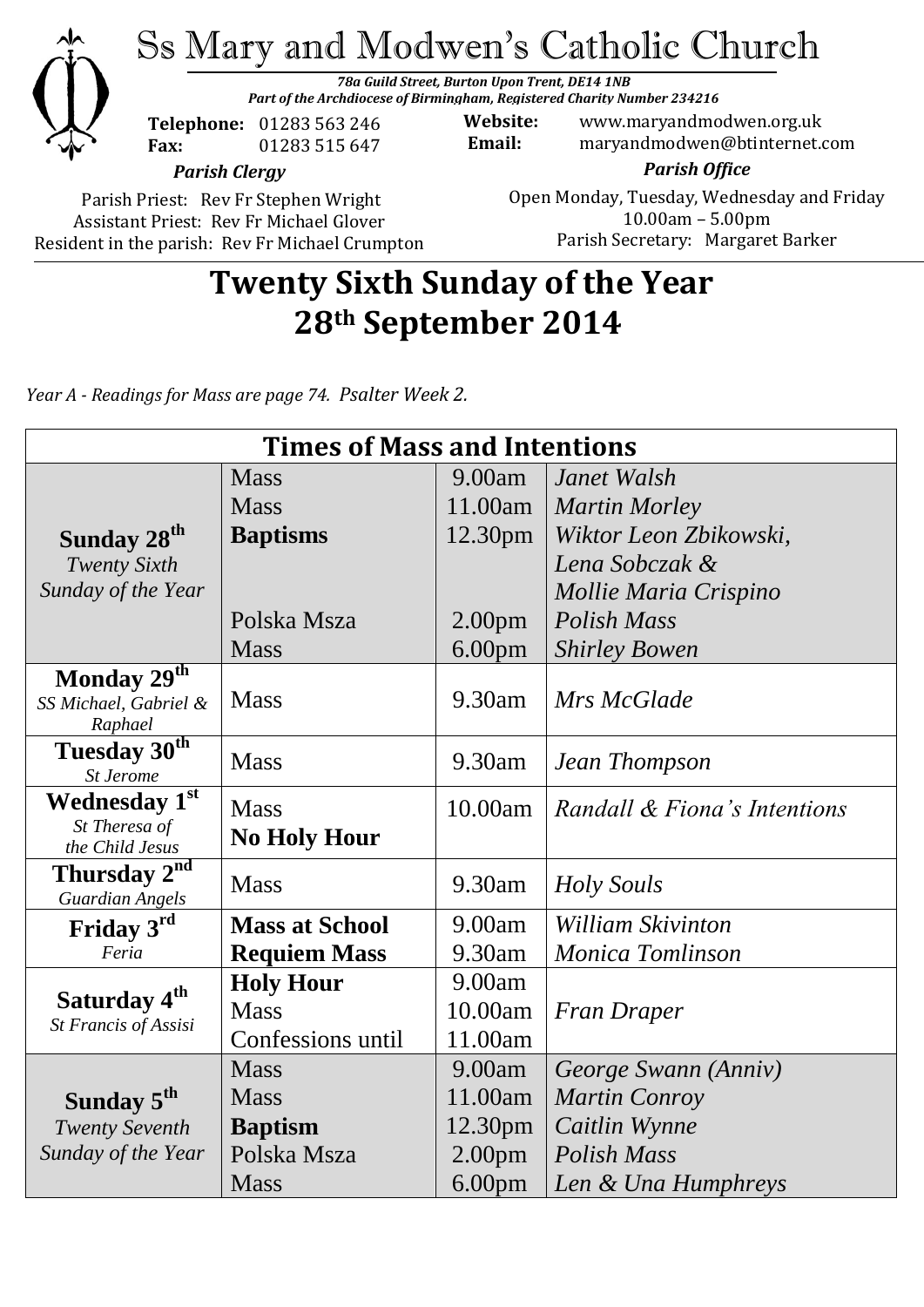#### **Please pray for all the sick and housebound of the Parish:**

Kathleen Benson, David Hughes, Eileen Lee, Pat Bolton, Mary Burnside, David Hastilow, Maureen & Sidney Parker, Irene Hill, Olive Wilson, Eve Goode, Sarah Pursglove, Marjorie Staley, Marie Gibson, Martin Halligan, Martin Goddard, Merlin Joseph, Mary Hyde, Baby Katie, Betty Gould, Michael Wright, Tony Kerr-Delworth, Fr Bernard Shaughnessy, Mary Conway, Baby Tomasz Weedon, Kay Elizabeth Webster, Kirsty Freeman, Peter Hunt, Jonjo Finnegan, Michael Cobley, Russ Simpson, Brian & Rita Baldock, Joe & Marg Emery, Baby Niamh Rodriguez, Sylvia Breen, John Wain, Fr Rob Taylerson, Pete & Sue Hughes, Baby James Kersey, Baby Elsie-Mae Freeman, Anne Cope, Alastair Furness, Damian Walsh, Arthur Walsh, Thomas McHugh, David Priest, Viv Saunders, Roz Fleetwood, James Cull, Isabel Kinsella, Paddy Griffin, Zoe Bellamy, Pat Ford, Rachel Smith, Joyce Powley, Nancy Gallagher.

## **Lord Grant Eternal Rest to those who have died recently:**

Monica Tomlinson whose Requiem Mass is on Friday 3rd October at 9.30am. Diane Barr whose Funeral Service will be on Tuesday 7<sup>th</sup> October at 1.00pm.

#### **Offertory Collection:** £352.02 (non Gift Aid); £385.17 (Gift Aid) Standing orders £460 (Gift Aid) thank you for your generosity.

Building & Development Fund – £350.00 Building & Development Fund running total: -£20,136.83 (minus)

This Weekend – Retiring Collection – Father Hudson's Society Next Weekend – Retiring Collection – CAFOD (Harvest Fast)  $12<sup>th</sup>$  October – Second Collection – Building & Development Fund

#### **For Next Sunday 5th October: - Please Pray for the Priests READERS and Seminarians of the Diocese:**

T Nash, D Rowley, P Bowen **EUCHARISTIC MINISTER** Sunday – Rev Fr Joseph Nwafor R Scott, J Joseph, J Fisher Monday – Rev Fr Stan Nwanunobi J Dawe, J Gibson Tuesday – Very Rev John O'Connor W Moloney, L Farrington, K Farrell Wednesday – Rev Fr David Oakley **TEA & COFFEE** Thursday – Rev Fr John A O'Brien Bruna & Kath / Betty & Caroline / Sue & Su Friday - Rev Fr Timothy O'Brien **CASHIERS** Saturday – Rev Fr Denis O'Connor Collette & Sheila Sunday Next – Rev Fr Liam O'Connor

#### **CHURCH CLEANING**

Anne & Margaret **FLOWERS**  Irene & Monica **PIETY SHOP** Anne, Marion, On Request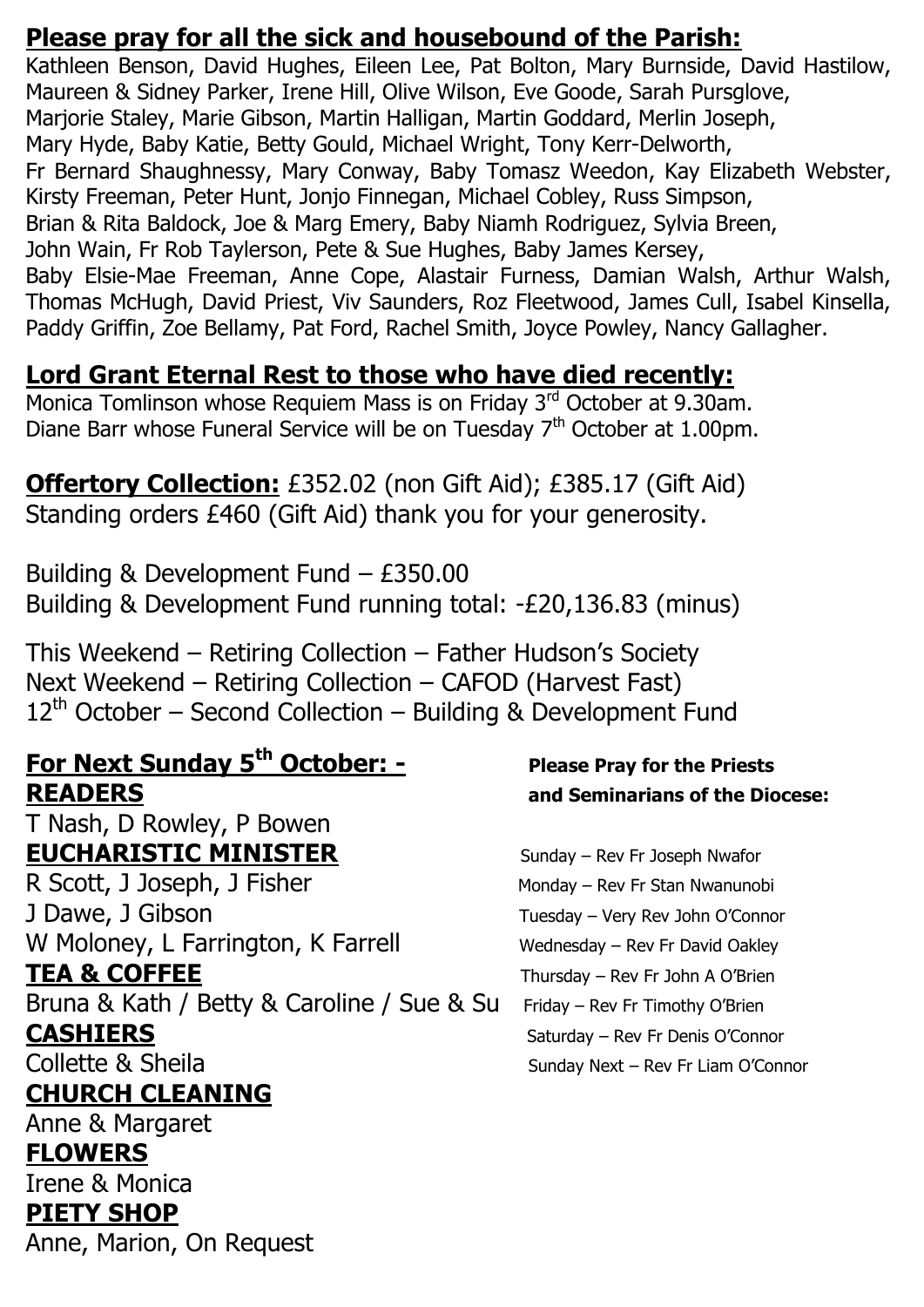**PASTORAL LETTER:** This weekend we have a pastoral letter from Archbishop Bernard. Copies are at the back of Church.

**RCIA:** In the Autumn we will be offering sessions for adults who are discerning whether they wish to become Roman Catholics. For more information please speak to Fr Stephen or Fr Michael.

**SACRAMENTAL PREPARATION FOR HOLY COMMUNION AND CONFIRMATION:** In the Autumn we will be offering sessions for children who are at an age to prepare for those Sacraments and do not attend St Modwen's Primary School. Children in Year 3 and above are at an age for Holy Communion, children in Year 6 and above are at an age for Confirmation. Application forms are available at the Parish Office. This is the last week to complete the forms.

**DEACON DAVID** who was meant to be preaching at Masses this Sunday was sadly involved in a serious car crash on Wednesday. He has suffered injuries that will require treatment but thankfully not too serious. We pray he makes a speedy recovery.

**FR HUDSON'S COLLECTION:** The retiring collection this weekend is for Fr Hudson's Society, the social care agency of the Archdiocese of Birmingham. There are gift aid envelopes at the back of Church.

**CAFOD FAMILY FAST DAY** is this Friday 3<sup>rd</sup> October. The retiring collection next Sunday will be for CAFOD. Please use the Envelopes at the back of Church and please Gift Aid your donation if you are able to. Thank you for your continuing generosity to CAFOD's work with the poorest of the poor.

**SOWING THE SEEDS MARYVALE CATHECHESIS COURSE** begins this Thursday at 7.30pm in the Parish Hall.

**40 HOURS DEVOTION:** 40 hours of Exposition of the Blessed Sacrament praying for vocations to the priesthood and religious life. A great time of prayer for the parish for an important intention. See poster for more information about the times of Mass and Exposition. Please sign up at the back of church for hour prayer slots. There will be a 'bring and share' after the final Mass on  $11<sup>th</sup>$  October.

**BLESSED ROBERT SUTTON Catholic Sports College** – Open Evening on Wednesday  $15<sup>th</sup>$  October  $@$  6.45pm. All are welcome.

**PARISH LOTTERY:** Last week- 113 numbers played, winner No: 28, Mary Moody - £56.50. Congratulations, your cheque can be collected this weekend. **SVP:** September is once again being observed as awareness month, and a display board is at the back of church to give you some idea of the work being done by the SVP.

**BIBLE ALIVE:** October edition available from Stephen Room.

**LOST PROPERTY** 1, Food storage box and spoon left in Church on 21<sup>st</sup> September. 2, Two tins Black treacle found at back of Church  $26<sup>th</sup>$  September. Please contact the Parish Office.